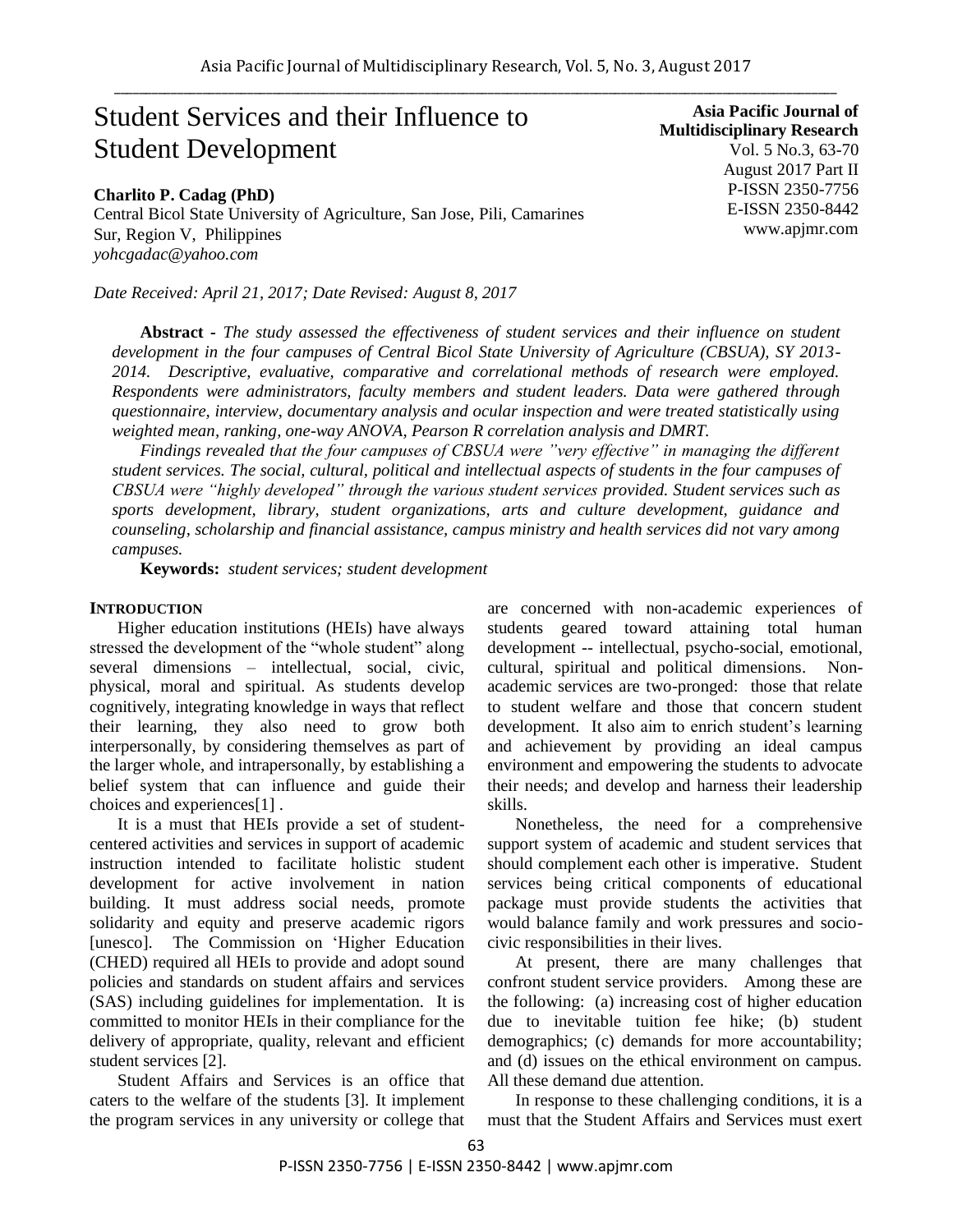deliberately its best efforts to deliver quality services and manage efficiently student activities. This can be made possible by employing quality management, modifying programs and services to meet students" emerging needs. Other strategies and options include seeking new sources of revenues while searching to contain costs, forging partnerships, establishing linkages, and focusing efforts to enhance students' involvement on various campus-wide activities.

Recognizing all the above cited information, the researcher was prompted to conduct this study with the end view of evaluating the student services of Central Bicol State University of Agriculture (CBSUA) system and their influence on students" development. The objectives were to 1) assess the extent of effectiveness of student services provided by the campuses of CBSUA; 2) determine the status of student development as addressed by the different units of the Office of Student Affairs and Services; 3) find out if the status of student development is related to the extent of effectiveness of student services provided by the different campuses of CBSUA; 4) identify OSS administrators' factors that are associated with the extent of effectiveness of student services provided and student development among the campuses of CBSUA; and 5) determine if significant differences exist in the extent of effectiveness of student services and status of student development among the CBSUA campuses.

# **METHODS**

The study employed the descriptive, evaluative, comparative and correlational methods of research. The descriptive method was used to characterize the respondents, describe the organizational structure of the Office of Student Affairs and Services (OSAS), the effectiveness to which student services are provided by the four campuses of CBSUA and the status of student development. Comparative method determined the similarities and differences as well as the effectiveness of implementing the student services in the four campuses of CBSUA. Correlational method was applied to determine the relationship between the extent of effectiveness of student services delivery and the status of student development and in identifying the factors affecting effectiveness of student services.

# **Respondents**

Respondents of the study were the administrators consisting of the director of Student Affairs and Services (SAS), student admission coordinators,

guidance counselors, prefect of discipline, advisers of campus supreme student council (SSC) and accredited student organizations (ASOs), coordinators of sports development, medical doctor and nurses, librarians, chief security and safety officers, dormitory managers, advisers of student publication, coordinators of alumni affairs, canteen managers, and all other coordinators of the different units under the OSAS, namely: scholarship and financial assistance, student organizations and activities, campus ministry, career and job placement, and culture and the arts. The student-respondents include the USSC Officers and the Presidents of college/departmentbased accredited student organizations. Faculty respondents comprise ten (10) percent of the permanent faculty of each campus. There were a total of 385 respondents from the 4 campuses of CBSUA consist of forty eight (48) administrators, one hundred fifty-seven (157) faculty and one hundred eighty (180) students .

# **Sampling Procedure**

Purposive sampling was generally employed particularly in identifying the administrator and student respondents. Fishbowl technique was used in the randomized selection of the faculty respondents.

# **Data Gathering Procedure**

A researcher-made questionnaire was used to gather data on the profile of the respondents, the level of effectiveness of student services provided, status of student development, and the institutional and administrators" factors. The questionnaire was subjected to face validation by experts before using it to ensure its parallelism with the objectives and reliability as well.

In order to elicit all vital information, the researcher strategized several means, i.e. administered questionnaires to the respondents without writing their names on it; conducted brief meeting with the respondents and sought their consent and assured them that their responses will be held with utmost confidentiality.

Documentary analysis was employed in looking at the student services, duties and responsibilities of the different student services administrators as stated in their designation and the organizational structure of the Office of Student Affairs and Services. Only official documents filed at the OSAS were considered as references. Key Informant Interview (KII) was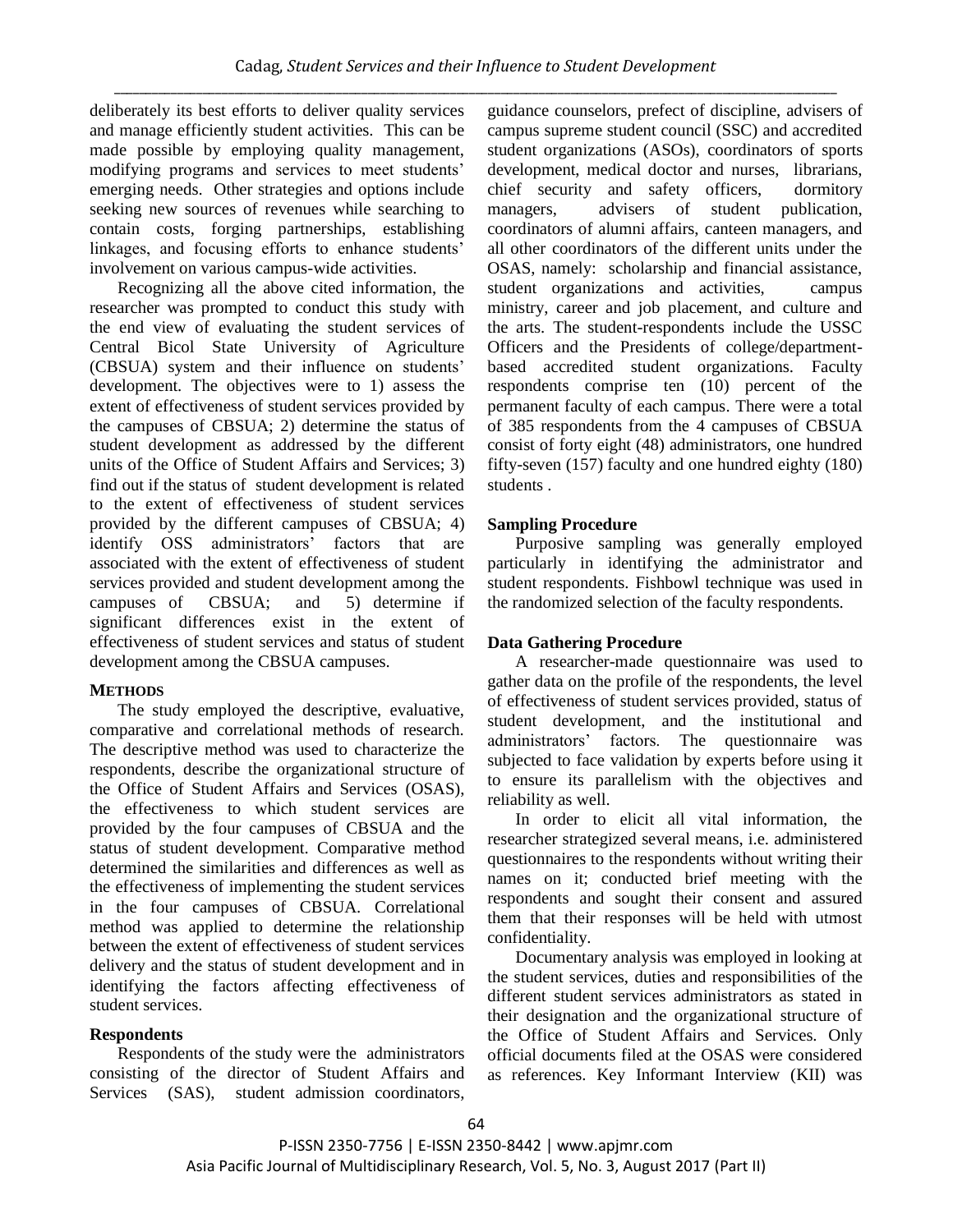conducted to substantiate the data gathered from the questionnaires and documents studied.

### **RESULTS AND DISCUSSION**

This section presents discussions which were focused on the 1) extent of effectiveness of student services provided by the campuses of CBSUA; 2) status of student development as addressed by the different units of the Office of Student Affairs and Services; 3) status of student development as it relates to the extent of effectiveness of student services provided by the different campuses of CBSUA; 4) OSS administrators" factors that are associated with the extent of effectiveness of student services provided and student development among the campuses of CBSUA; and 5) significant differences in the extent of effectiveness of student services and status of student development among the CBSUA campuses.

## **Effectiveness of Student Services**

Student services evaluated were library services, student organizations, Arts and Culture Program; Guidance and Counseling; Sports Development; Scholarship and Financial Assistance; Campus Ministry; Health Services; Alumni Relations; Career and Job Placement; Grievance and Discipline; Food and Dining; Dormitories and Student Residencies; Selection and Admission Services; and Safety and Security Services. Table 1 summarizes the respondent evaluation of the services offered by CBSUA.

Data in Table 1 indicated that all the student services of CBSUA in all its campuses were rated very effective by the respondents with a grand mean of 3.53. Specifically, library, student organizations, arts and culture development, guidance and counseling services, sports and development, scholarship and financial assistance, campus ministry, health, alumni relations and career and job placement were very effective. The rest of the indicators were rated effective. It can be noted further that most of the services rated very effective are the basic support services needed by the students [4].

The findings were found consistent with several studies. Student services were found correlated with student performance in school. Library services were correlated with general point average [5]-[7] and noted to influence academic performance [8].

| Table 1: Effectiveness of student services in all campuses of CBSUA, 2013-2014 |  |  |  |
|--------------------------------------------------------------------------------|--|--|--|
|                                                                                |  |  |  |
|                                                                                |  |  |  |

| <b>Campuses</b>                 |           |        |                   |        |             |            |                |
|---------------------------------|-----------|--------|-------------------|--------|-------------|------------|----------------|
| <b>Student Services</b>         | A         | B      | $\mathbf C$       | D      | М           | <b>EOE</b> | R              |
| Library                         | 3.81VE    | 3.90VE | 3.79VE            | 3.91VE | 3.85        | VE         | 1.5            |
| <b>Student Organizations</b>    | 3.52VE    | 3.97VE | 3.95VE            | 3.94VE | 3.85        | <b>VE</b>  | 1.5            |
| Arts and Cultural Development   | 3.79VE    | 3.93VE | 3.79VE            | 3.84VE | 3.84        | <b>VE</b>  | 3              |
| Guidance<br>Counseling<br>and   | 3.78VE    | 3.78VE | 3.44VE            | 3.81VE | 3.81        | VE         | $\overline{4}$ |
| <b>Services</b>                 |           |        |                   |        |             |            |                |
| <b>Sports Development</b>       | 3.41VE    | 3.85VE | 3.83VE            | 3.90VE | 3.75        | VE         | 5              |
| Scholarship<br>Financial<br>and | 3.64VE    | 4.14VE | 3.34E             | 3.81VE | 3.73        | <b>VE</b>  | 6              |
| Assistance                      |           |        |                   |        |             |            |                |
| <b>Campus Ministry</b>          | 3.80VE    | 3.87VE | 3.40VE            | 3.69VE | 3.69        | VE         | $\tau$         |
| Health                          | 3.23E     | 3.61VE | 3.36E             | 3.49VE | 3.48        | <b>VE</b>  | 8.5            |
| <b>Alumni Relations</b>         | 3.42VE    | 3.46VE | 3.55VE            | 3.48VE | 3.48        | <b>VE</b>  | 8.5            |
| Career and Job Placement        | 3.45VE    | 3.78VE | 3.13E             | 3.45VE | 3.45        | <b>VE</b>  | 10             |
| Grievance and Discipline        | 3.21E     | 3.46VE | 3.35E             | 3.39E  | 3.34        | E          | 11             |
| <b>Student Publication</b>      | 3.28E     | 3.73VE | 3.10 <sub>E</sub> | 3.20E  | 3.33        | ${\bf E}$  | 12             |
| Food and Dining                 | 3.34E     | 3.42VE | 3.06E             | 3.35E  | 3.29        | E          | 13             |
| Dormitories/Student Residences  |           | 3.27E  |                   |        | 3.27        | ${\bf E}$  | 14             |
| Selection and Admission         | 3.20E     | 3.48VE | 3.02E             | 3.25E  | 3.24        | E          | 15             |
| Security and Safety             | 3.03E     | 3.29E  | 2.84E             | 3.09E  | 3.06        | E          | 16             |
| <b>Grand Mean</b>               | 3.46      | 3.68   | 3.40              | 3.57   | <b>3.53</b> |            |                |
| <b>Extent of Effectiveness</b>  | <b>VE</b> | VE     | E                 | VE     | <b>VE</b>   |            |                |

*Legend: EOE - Extent of Effectiveness* 

*Interpretation: 4.21 – 5.00: Highly Effective (HE); 3.41 – 4.20: Very Effective (VE); 2.61 – 3.40: Effective (E); 1.81 - 2.60:Moderately Effective (ME); 1.00 - 1.80: Not Effective (NE)*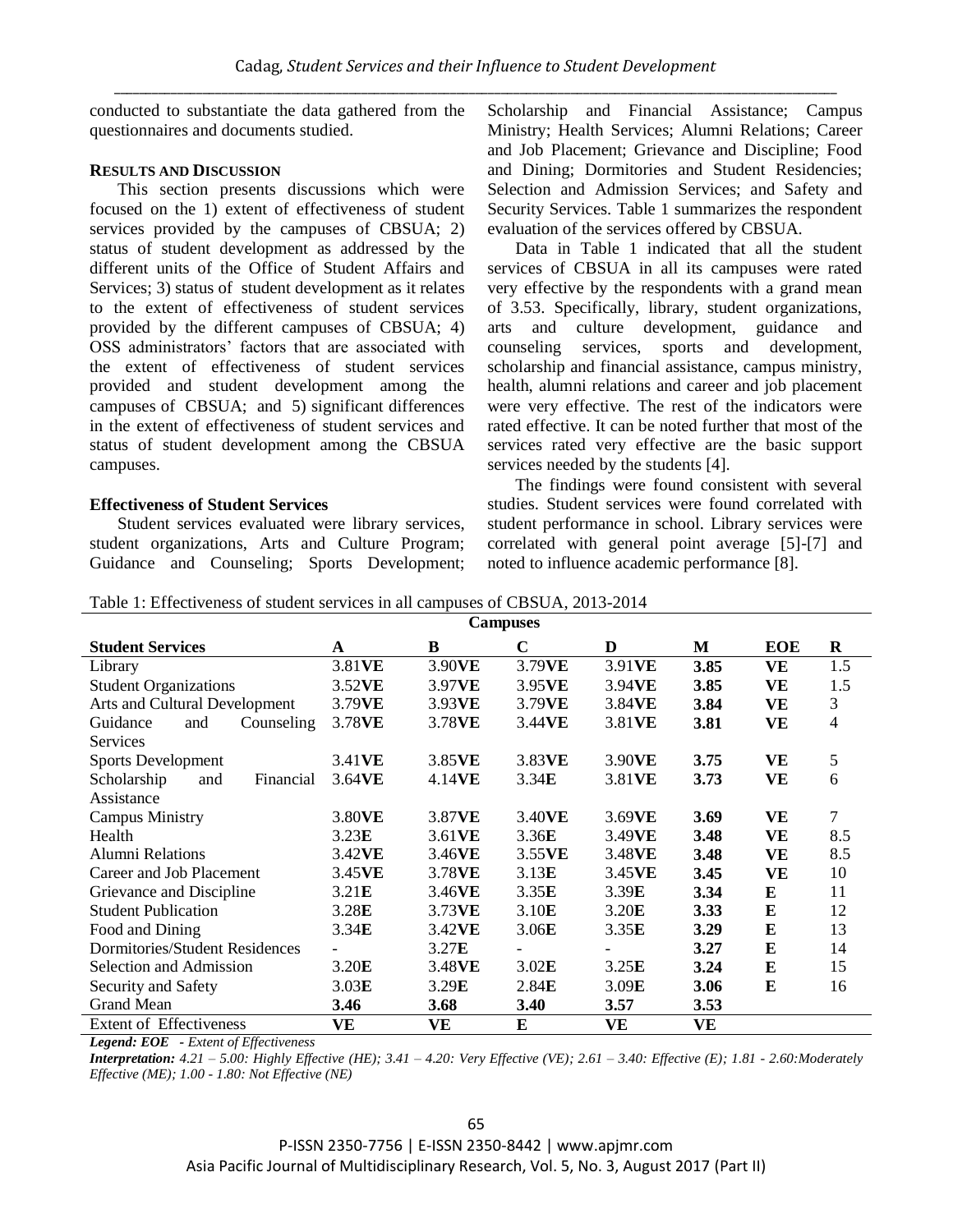## **Status of Student Development**

The different aspects on student development considered in this study were intellectual, social, cultural and political. Chickering and Braskamp [9], constructed a multilevel framework that intersects the campus dimensions of community, curriculum, and co-curriculum with the three dimensions of student development: cognitive development, intrapersonal development, and interpersonal development. Overall status of student development in all campuses of CBSUA is presented in Table 2.

Table 2. Summary table for the status of students' development, 2013-2014

| <b>Development</b>  | <b>CAMPUSES</b> |      |      |      |      |         |      |
|---------------------|-----------------|------|------|------|------|---------|------|
| <b>Aspects</b>      | A               | в    | C    | D    | М    | S<br>D  | R    |
| <b>Intellectual</b> | 3.75            | 3.98 | 3.85 | 3.86 | 3.86 | Н       | 4    |
| Development         | н               | Н    | н    | H    |      |         |      |
| Social              | 3.90            | 3.99 | 4.04 | 3.98 | 3.98 | $\bf H$ | -1.5 |
| Development         | н               | Н    | н    | H    |      |         |      |
| Cultural            | 3.98            | 3.97 | 3.99 | 3.98 |      | н       | 1.5  |
| Development         | н               | Н    | H    | H    | 3.98 |         |      |
| Political           | 3.79            | 4.00 | 3.99 | 3.93 |      |         |      |
| Development         | н               | н    | н    | H    | 3.93 | н       | 3    |
| <b>Grand Mean</b>   | 3.86            | 3.99 | 3.97 | 3.94 | 3.94 | H       |      |
| <b>Status of</b>    | Н               | Н    | Н    | Н    | H    |         |      |
| <b>Development</b>  |                 |      |      |      |      |         |      |

The grand mean of 3.94 indicated high status of student development for all campuses in all aspects considered. The findings imply that students were highly developed due to the various student services given them. Indicators for intellectual development were more realistic in relation to the students' ambition or goals in life. Thus, these student leaders have learned to accept greater responsibilities and perform duties diligently; were able to think independently; gained greater insights into the realities of life; improved their academic skills through the supplementary and complementary activities provided by the Student Affairs and Services  $(SAS)$ .

The students have developed self-efficacy and self-esteem; established and strengthened interpersonal relationship; instilled genuine concerns for others; and learned to live and work cooperatively with others and have manifested growth in both moral and spiritual values in life. Almost any type of student involvement in college positively affects learning and development [10].

The highly developed evaluation of cultural development manifested respondents' awareness of the Filipino culture and are inclined to preserve it for future generations. More so, the highly developed political aspect of students implied that they became role models in the school and their respective communities; developed competences in planning and implementing programs and projects for development. They have also acquired values such as diligence in the performance of duties and obligations as members of their respective organizations and the community and as dutiful citizens of the land because they have better understood their rights and duties as citizens in a democratic society.

### **Relationship of Status of Student Development to the Extent of Effectiveness of Student Services**

Test for correlation using Pearson r indicated that there was a highly significant relationship between the overall status of student development and the extent of effectiveness of the student services provided by SAS  $(p < 0.01)$  among the campuses. In fact 61.5% of the differences in the student development was due to the extent of effectiveness of the student services provided by SAS (r2=0.615).

Specifically, there was significant relationship (p < 0.05) in the intellectual, social and political development of the students but highly significant relationship ( $p < 0.01$ ) in the cultural development of the students in the different campuses of CBSUA and the extent of the effectiveness of how these services were provided by SAS.

As to the specific student services related to the different aspects of student development, services on student organization, arts and culture, sports development, scholarship and financial assistance, as well as grievance and discipline which were effectively provided by SAS were significantly related to the intellectual, social, cultural and political development of the students among the different campuses of CBSUA. It was merely the library services provided by SAS which was solely significantly related to the cultural development of the students.

For the guidance and counseling services and alumni relations services, these were significantly related to the intellectual, social and cultural development of the students but not on their political development. Moreover, services on campus ministry, and career and job placement were significantly related to the intellectual and cultural development of the students, yet, not related to their social and cultural development.

On the other hand, the health services provided by SAS were significantly related to the cultural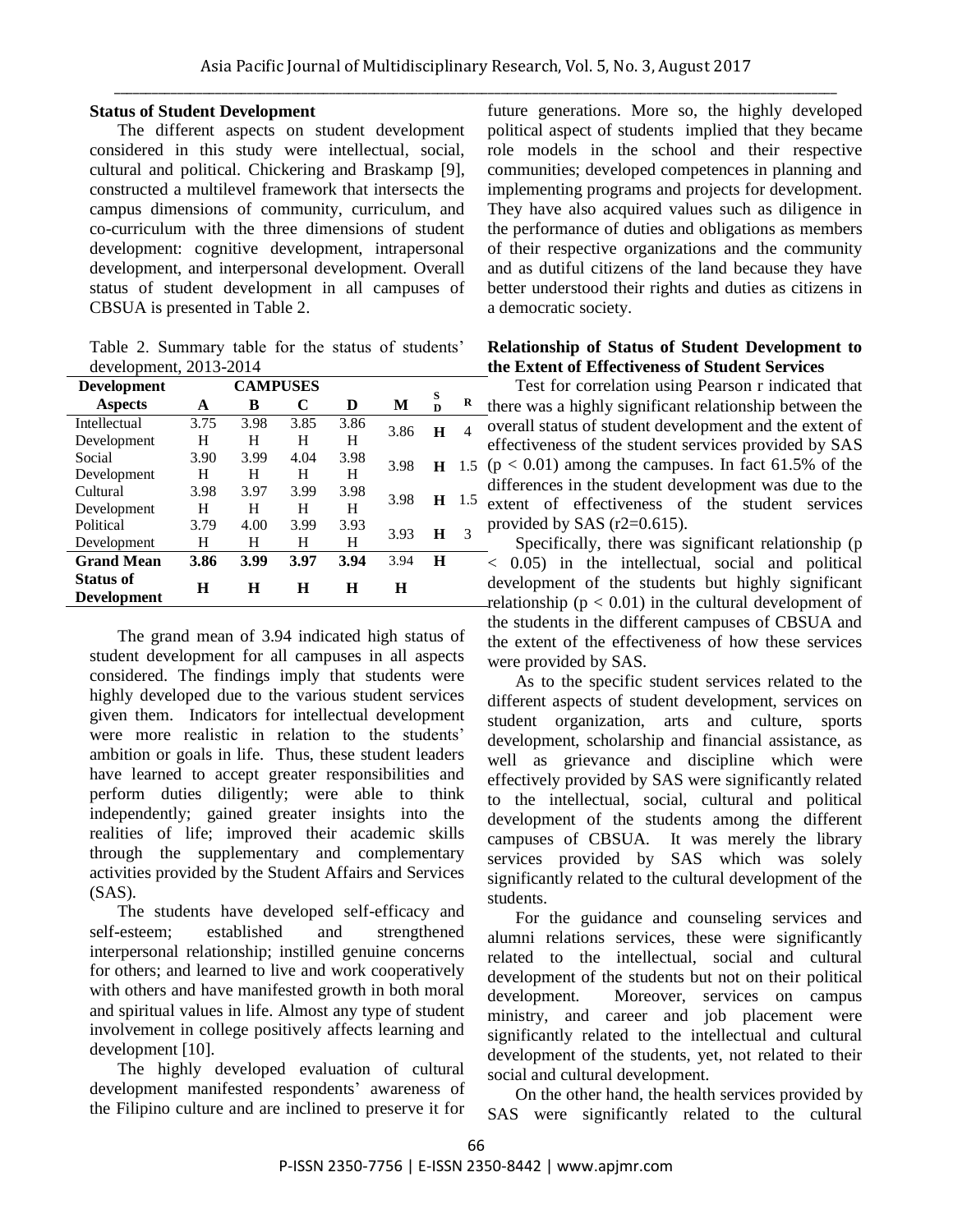development and political development of the students in the different campuses. But, with regards to student publication this was only significantly related to the political development of the students. Services on food and dining, dormitories/student residences which were only provided in campus B, selection and admission of students as well as providing security and safety were not at all related to the four aspects of student development.

## **Factors Related to the Extent of Effectiveness of Student Services**

The factors considered were the OSAS administrators' competence. Respondents' evaluation was focused on their leadership, management and interpersonal skills. Leadership, management and interpersonal skills of the OSAS administrators were highly related to the extent of effectiveness of the provided student services by SAS ( $p < 0.01$ ). As revealed by the  $r^2$  values, 84.3% of the variation in the extent of effectiveness of student services provided by OSAS was influenced by the leadership skills; 83.9% by the management skills; and 84.5% by the interpersonal skills of the OSAS administrators.

This great contribution of the different skills of the OSAS administrators on the extent of effectiveness of how the student services were provided by SAS was noted in the effective delivery of the student services because of a competent OSAS administrator as reflected in the leadership  $(WM=3.95)$ , management  $(WM=4.04)$  and interpersonal (WM=4.01) skills of the said administrators. The findings agreed with the functional leadership approach by Adair (2000) as cited by Yanto [11] which indicated that, to be an effective leader, one must ensure that the distinct areas of need (task, team, and individual needs) are satisfied which was very consistent with this findings. The effective leader has the ability to help all his staff members to recognize the organization's big picture and not just its part.

The Scientific Management Style of Taylor emphasizes efficiency and effectiveness that increases productivity is applicable in this context. The OSAS administrators seek for the best way of managing student development through professionalization of their functions. On interpersonal skills, findings suggests that the OSAS administrators exercise human relations effectively, based on the 10 indicators. Test for correlation presented in Table 3, of leadership skills, management skills and interpersonal skills of the OSAS administrators with student development in all CBSUA campuses were found all highly significant ( $p < 0.01$ ).

Table 3. Factors related with the status of student development

| <b>Factors</b>                                                                              | r value   | $r^2$ value | p value |  |
|---------------------------------------------------------------------------------------------|-----------|-------------|---------|--|
| Leadership Skill                                                                            | $0.867**$ | 0.752       | 0.000   |  |
| Management Skill                                                                            | $0.873**$ | 0.762       | 0.000   |  |
| Interpersonal Skill                                                                         | $0.884**$ | 0.782       | 0.000   |  |
| $A_1, A_2, \mathbf{r}, \mathbf{r}$ , and $\mathbf{r}$ , and $\mathbf{r}$ , and $\mathbf{r}$ |           |             |         |  |

*\*\*Highly Significant* 



*Figure 1. Competencies of OSAS Administrators along leadership, management and interpersonal skills*

67 P-ISSN 2350-7756 | E-ISSN 2350-8442 | www.apjmr.com Asia Pacific Journal of Multidisciplinary Research, Vol. 5, No. 3, August 2017 (Part II)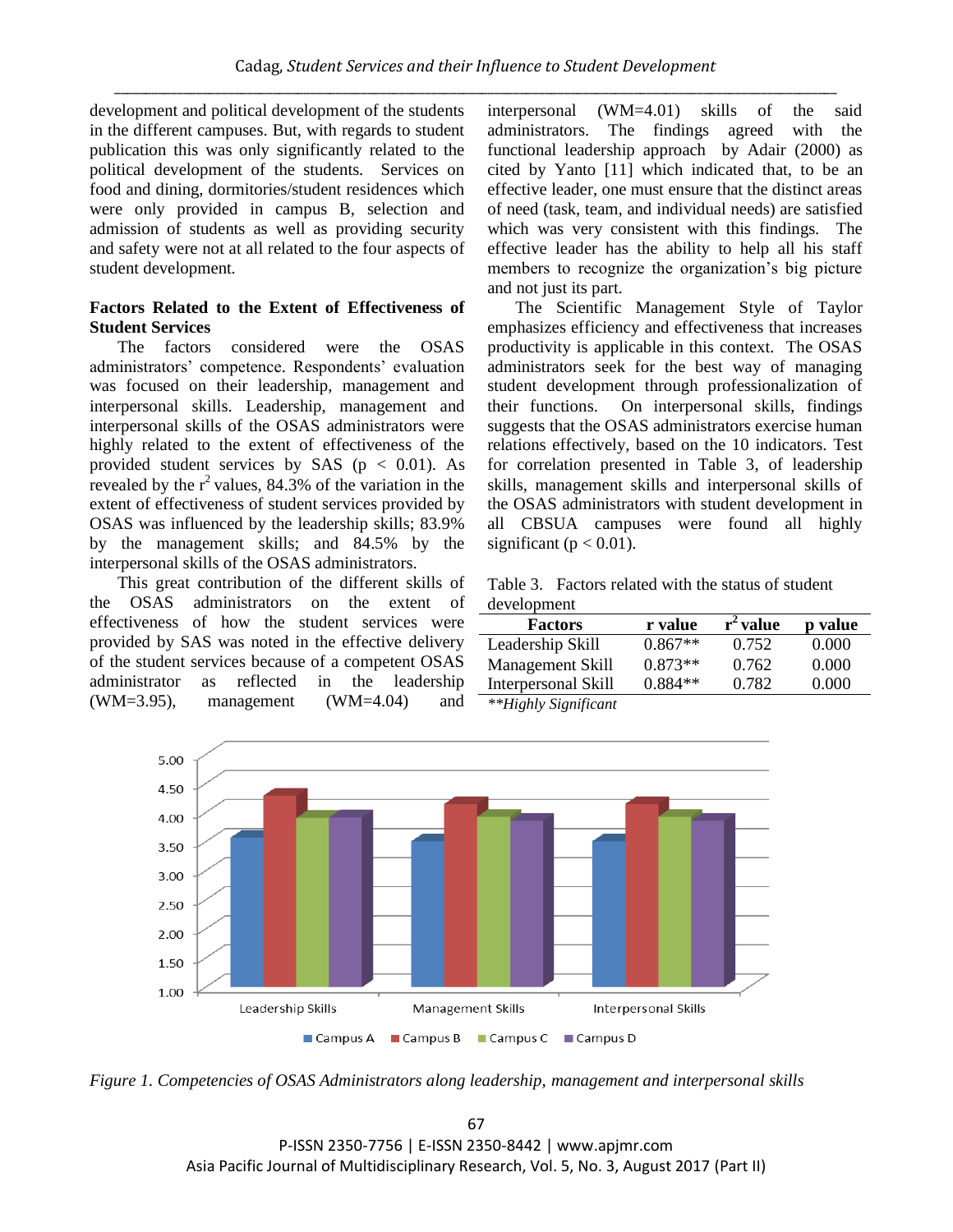Cadag, *Student Services and their Influence to Student Development* \_\_\_\_\_\_\_\_\_\_\_\_\_\_\_\_\_\_\_\_\_\_\_\_\_\_\_\_\_\_\_\_\_\_\_\_\_\_\_\_\_\_\_\_\_\_\_\_\_\_\_\_\_\_\_\_\_\_\_\_\_\_\_\_\_\_\_\_\_\_\_\_\_\_\_\_\_\_\_\_\_\_\_\_\_\_\_\_\_\_\_\_\_\_\_\_\_\_\_\_\_\_\_\_\_\_\_\_\_\_\_\_\_\_

| <b>Students Services</b>                                                                                                                                                                     |                   |                   |                   |                    |              |         |
|----------------------------------------------------------------------------------------------------------------------------------------------------------------------------------------------|-------------------|-------------------|-------------------|--------------------|--------------|---------|
|                                                                                                                                                                                              | A                 | B                 | $\mathbf C$       | D                  | f-value      | p-value |
| <b>Sports Development</b>                                                                                                                                                                    | 3.41              | 3.85              | 3.83              | 3.90               | $1.769^{ns}$ | 0.171   |
| Library                                                                                                                                                                                      | 3.81              | 3.90              | 3.79              | 3.91               | $0.107^{ns}$ | 0.955   |
| <b>Student Organizations</b>                                                                                                                                                                 | 3.52              | 3.97              | 3.95              | 3.94               | $1.638^{ns}$ | 0.198   |
| Arts and Cultural Development                                                                                                                                                                | 3.79              | 3.93              | 3.79              | 3.84               | $0.807^{ns}$ | 0.501   |
| Guidance and Counseling                                                                                                                                                                      | 3.78              | 3.78              | 3.44              | 3.81               | $1.212^{ns}$ | 0.321   |
| Scholarship and Financial Assistance                                                                                                                                                         | 3.65              | 4.14              | 3.34              | 3.82               | $2.970^{ns}$ | 0.056   |
| Campus Ministry                                                                                                                                                                              | 3.80              | 3.87              | 3.40              | 3.69               | $1.001^{ns}$ | 0.418   |
| <b>Alumni Relations</b>                                                                                                                                                                      | 3.42              | 3.46              | 3.55              | 3.48               | $0.059^{ns}$ | 0.981   |
| Health                                                                                                                                                                                       | 3.23              | 3.61              | 3.36              | 3.49               | $0.669^{ns}$ | 0.578   |
| Career and Job Placement                                                                                                                                                                     | $3.45^{ab}$       | $3.78^{a}$        | 3.13 <sup>b</sup> | $3.45^{ab}$        | $3.331*$     | 0.027   |
| Grievance and Discipline                                                                                                                                                                     | 3.21              | 3.46              | 3.35              | 3.39               | $0.263^{ns}$ | 0.852   |
| <b>Student Publication</b>                                                                                                                                                                   | 3.28 <sup>b</sup> | 3.73 <sup>a</sup> | 3.06 <sup>b</sup> | 3.20 <sup>b</sup>  | $11.642**$   | 0.000   |
| Food and Dining                                                                                                                                                                              | 3.34              | 3.42              | 3.06              | 3.35               | $0.270^{ns}$ | 0.847   |
| Dormitories                                                                                                                                                                                  |                   | 3.27              |                   |                    |              |         |
| Selection and Admission                                                                                                                                                                      | 3.20              | 3.48              | 3.02              | 3.25               | $2.234^{ns}$ | 0.116   |
| Security and Safety                                                                                                                                                                          | 3.03              | 3.29              | 2.84              | 3.10               | $1.123^{ns}$ | 0.351   |
| <b>Grand Mean</b><br>$\cdot$ $\sim$<br>$\cdot$ $\sim$<br>$\sim$<br>$T$ $T$ $T$ $T$<br>$\mathbf{r}$ $\mathbf{r}$ $\mathbf{r}$ $\mathbf{r}$ $\mathbf{r}$ $\mathbf{r}$<br>$\mathbf{A}$<br>11.11 | 3.46 <sup>b</sup> | 3.68 <sup>a</sup> | $3.39^{b}$        | 3.58a <sup>b</sup> | 3.087*       | 0.034   |

| Table 4. Significant difference in the extent of effectiveness of student services among campuses. |  |
|----------------------------------------------------------------------------------------------------|--|
|----------------------------------------------------------------------------------------------------|--|

*Df=3; Ns -Not significant; \* - Significant; \*\* - Highly significant*

Table 4 reveals the significant differences on the extent of effectiveness of student services among campuses. Extent of effectiveness of student services in general, was significantly different ( $p < 0.05$ ) among the campuses. Particularly, the extent of effectiveness of the student services was differently perceived by the respondents from campus B than what was perceived by campus A, campus C and campus D. The latter campuses had the same perceptions on the extent of effectiveness of the student services with mean values ranging from 3.39 to 3.58.

The extent of effectiveness of sports development, library, student organizations, arts and cultural development, guidance and counseling, scholarship and financial assistance, campus ministry and health services did not vary among campuses ( $p > 0.05$ ). This implies that these student services were delivered effectively in all the campuses.

Career and job placement as well as student publication services were significantly different ( $p <$ 0.05 and  $p < 0.01$ ) among campuses. Specifically, the extent of effectiveness of the services on career and job placement was not significantly different from campus A, campus B, and campus D. However, the extent of effectiveness on the same services as perceived by campus A and campus D did not also vary from campus C.

With regard to the extent of effectiveness of student publication services, this was significantly perceived different by campus B but was perceived similarly by campus A, campus D and campus C. Grievance and discipline, food and dining, selection and admission as well as security and safety, all these were not significantly different ( $p > 0.05$ ) among campuses. All campuses have the same perception as to the extent of effectiveness of these other services. Meanwhile, dormitories or student residences were not available in campus A, campus C and campus D. It was only in campus B which provided this particular service and was effectively provided to the students as their temporary residence while away from their homes.

Table 5 reveals the significant difference on the status of student development among campuses. The overall status of student development was not significantly different ( $p > 0.05$ ) among campuses. This means that the status of student development was comparable in all campuses.

As to the specific aspect of student development however, the status of intellectual development among the students was significantly different ( $p < 0.05$ ) among campuses. Particularly, the intellectual development in campus C was not significantly different from campus D and campus B. On the other hand, the intellectual development in campus D and campus B did not also vary in campus A (Table 5).

The student services were designed and provided to students to enhance student development.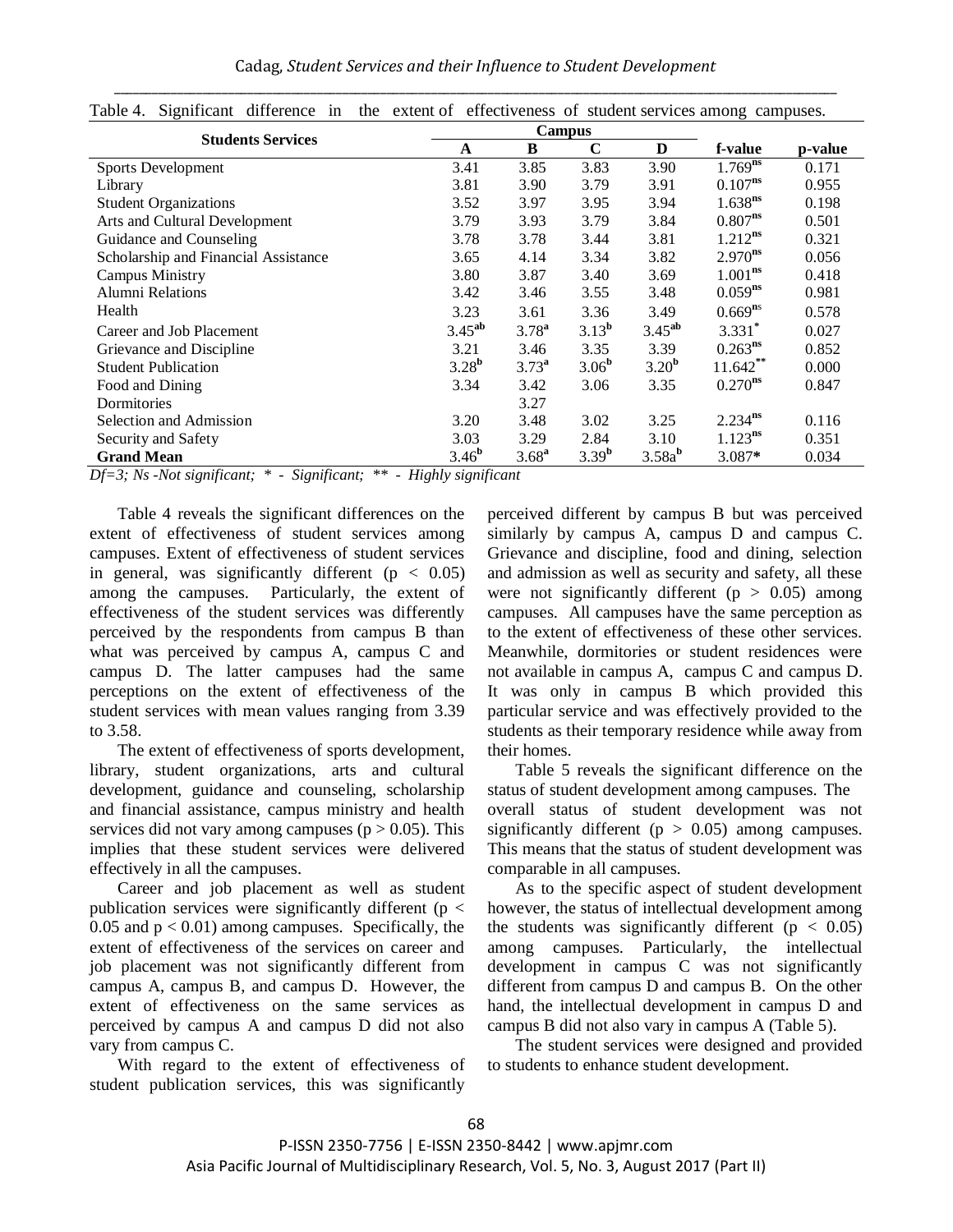| Table 5. Significant difference in the status of student development among campuses |            |                   |                   |                |                       |    |         |  |
|-------------------------------------------------------------------------------------|------------|-------------------|-------------------|----------------|-----------------------|----|---------|--|
|                                                                                     |            | Campus            |                   |                |                       |    |         |  |
| <b>Student Development</b>                                                          |            |                   |                   |                | f-value               | df | p-value |  |
| Intellectual                                                                        | $3.74^{b}$ | $3.86^{ab}$       | $3.98^{a}$        | $3.86^{ab}$    | 3.937                 |    | 0.016   |  |
| Social                                                                              | 3.90       | 3.99              | 4.04              | 3.98           | $1.54^{ns}$           |    | 0.220   |  |
| Cultural                                                                            | 3.98       | 3.97              | 3.99              | 3.98           | $0.141$ <sup>ns</sup> |    | 0.935   |  |
| Political                                                                           | $3.79^{b}$ | 4.01 <sup>a</sup> | 4.00 <sup>a</sup> | $3.93^{\rm a}$ | $4.636***$            |    | 0.008   |  |
| Grand Mean                                                                          | 3.85       | 3.96              | 4.00              | 3.94           | $3.144^{ns}$          |    | 0.065   |  |

|  |  | Table 5. Significant difference in the status of student development among campuses |  |
|--|--|-------------------------------------------------------------------------------------|--|
|  |  |                                                                                     |  |
|  |  |                                                                                     |  |

*Note: Means with the same letter in a row are not significantly different from each other, DMRT, 5%*

The purpose of which is to provide students with the assistantship to ensure proper learning of students and their holistic development. The OSAS bridges the academic and non-academic areas of the students by providing them experiential and meaningful learning opportunities.

Regarding the statuses of social and cultural development among the students in the different campuses, all these were not significantly different (p > 0.05). This indicates the uniformity in the status of social and cultural development among the students in all campuses.

Moreover, the status of political development among the students in the different campuses was highly significant ( $p < 0.01$ ). In particular, the status of political development in campus A varies from campus B, campus C and campus D. All three campuses had the same status of political development of their students

#### **CONCLUSION AND RECOMMENDATION**

Students services, i.e., library, student organization, arts and cultural development, guidance and counseling, sports development, scholarship and financial assistance, campus ministry, health, alumni relations, and career and job placement services which are geared toward total personality development were assessed as "*very effective*" by the respondents from the four campuses of the university. The aforementioned services have significantly contributed to the intellectual and political development of the students.

The status of students' development along intellectual, social, cultural and political aspects was highly related to the effectiveness of student services in the four campuses of CBSUA. The services did not also vary among the four campuses because of the practically common services provided for the students. Findings revealed that, the OSS administrators' leadership management and interpersonal skills were all related with the extent of effectiveness of student services and status of student development. It was strongly recommended that the student services practitioners be provided with adequate support by the administration for them to become more competent, and thus, enhance effectiveness of the delivery of services to the students. Along this context, the Scaffolding Theory aptly supports this study which emphasizes that student services administrators must be competent enough so that they could ably create a favorable atmosphere for growth and development of the students. Being the conduit of the school, the student services personnel and administrators have to perform also the role as "*loco parentis*", or second parents. Once the students are officially enrolled, it follows that they are entrusted to the school by their parents; hence, the student affairs and services administrators perform the role of the parents; and they must also exercise leadership, management and human relation.

Other services along grievance and discipline, student publication, food and dining, selection and admission, and security and safety in the school campuses, which were perceived as not very effective by the respondents, need continual improvement in the delivery of services to students. The various student services practitioners should never stop from striving for excellence in delivering the basic needs and other services to students. They must continue to innovate in their efforts to come up with best practices that are more efficient, effective, relevant, appropriate and attuned to the needs of the times. This finding is related to the Scientific Management of Taylor which underscores efficiency and effectiveness to increase productivity on the part of the administrators, the students, and of the institution as a whole. It is, therefore, imperative that the administrators designated to the various student services must have insights to seek for the best way of managing student development through professionalization of their functions.

Further research on the problems encountered and job satisfaction of the student services practitioners may be considered for future investigation. Student leadership within and outside the campus should be looked into as a result of political development in the